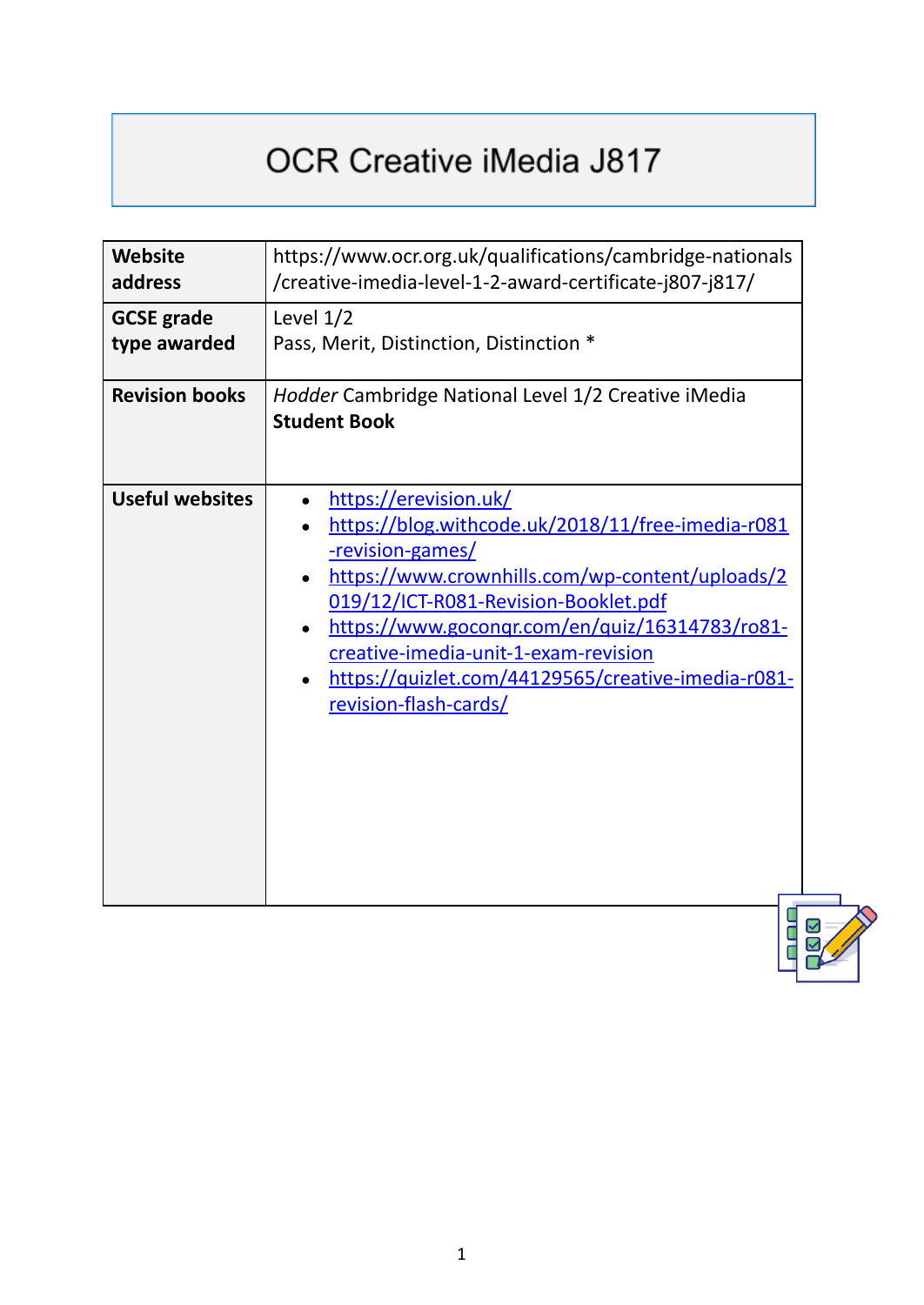|                                                                                                | <b>Novice</b> | <b>Developing</b> | <b>Secure</b> |  |  |  |
|------------------------------------------------------------------------------------------------|---------------|-------------------|---------------|--|--|--|
| LO1: Understand the purpose and content of pre-production                                      |               |                   |               |  |  |  |
| 1.1 I understand the purpose and uses for moodboards                                           |               |                   |               |  |  |  |
| 1.2 I can create a moodboard                                                                   |               |                   |               |  |  |  |
| 1.3 I understand the purpose and uses for mind maps/spider diagrams                            |               |                   |               |  |  |  |
| 1.4 I can create a mins map/spider diagram                                                     |               |                   |               |  |  |  |
| 1.5 I understand the purpose and uses for visualisation diagrams                               |               |                   |               |  |  |  |
| 1.6 I can create visualisation diagrams                                                        |               |                   |               |  |  |  |
| 1.7 I understand the purpose and uses for storyboards                                          |               |                   |               |  |  |  |
| 1.8 I can create a storyboard                                                                  |               |                   |               |  |  |  |
| 1.9 I understand the purpose and uses for scripts                                              |               |                   |               |  |  |  |
| 1.10 I can create a script                                                                     |               |                   |               |  |  |  |
| LO2: Be able to plan pre-production                                                            |               |                   |               |  |  |  |
| 2.1 I can interpret client requirements for pre-production                                     |               |                   |               |  |  |  |
| 2.2 I understand what primary and secondary research is                                        |               |                   |               |  |  |  |
| 2.3 I can produce a work plan and production schedule                                          |               |                   |               |  |  |  |
| 2.4 I understand how to categorise audiences, including:<br>gender,                            |               |                   |               |  |  |  |
| age,<br>ethnicity,                                                                             |               |                   |               |  |  |  |
| income,                                                                                        |               |                   |               |  |  |  |
| location,                                                                                      |               |                   |               |  |  |  |
| accessibility                                                                                  |               |                   |               |  |  |  |
| 2.5 I understand the hardware techniques and software used for,<br>including:                  |               |                   |               |  |  |  |
| Digitising paper-based documents                                                               |               |                   |               |  |  |  |
| Creating electronic pre-production documents                                                   |               |                   |               |  |  |  |
| 2.6 I understand the health and safety considerations when creating                            |               |                   |               |  |  |  |
| digital media products<br>2.7 I understand the legislation regarding any assets to be sourced, |               |                   |               |  |  |  |
| including:                                                                                     |               |                   |               |  |  |  |
| copyright,                                                                                     |               |                   |               |  |  |  |
| trademarks,                                                                                    |               |                   |               |  |  |  |
| intellectual property                                                                          |               |                   |               |  |  |  |
| 2.8 I can identify how legislation applies to creative media production,<br>including:         |               |                   |               |  |  |  |
| data protection,                                                                               |               |                   |               |  |  |  |
| privacy,                                                                                       |               |                   |               |  |  |  |
| defamation,                                                                                    |               |                   |               |  |  |  |
| certification and classification,<br>use of copyrighted material and                           |               |                   |               |  |  |  |
| intellectual property                                                                          |               |                   |               |  |  |  |